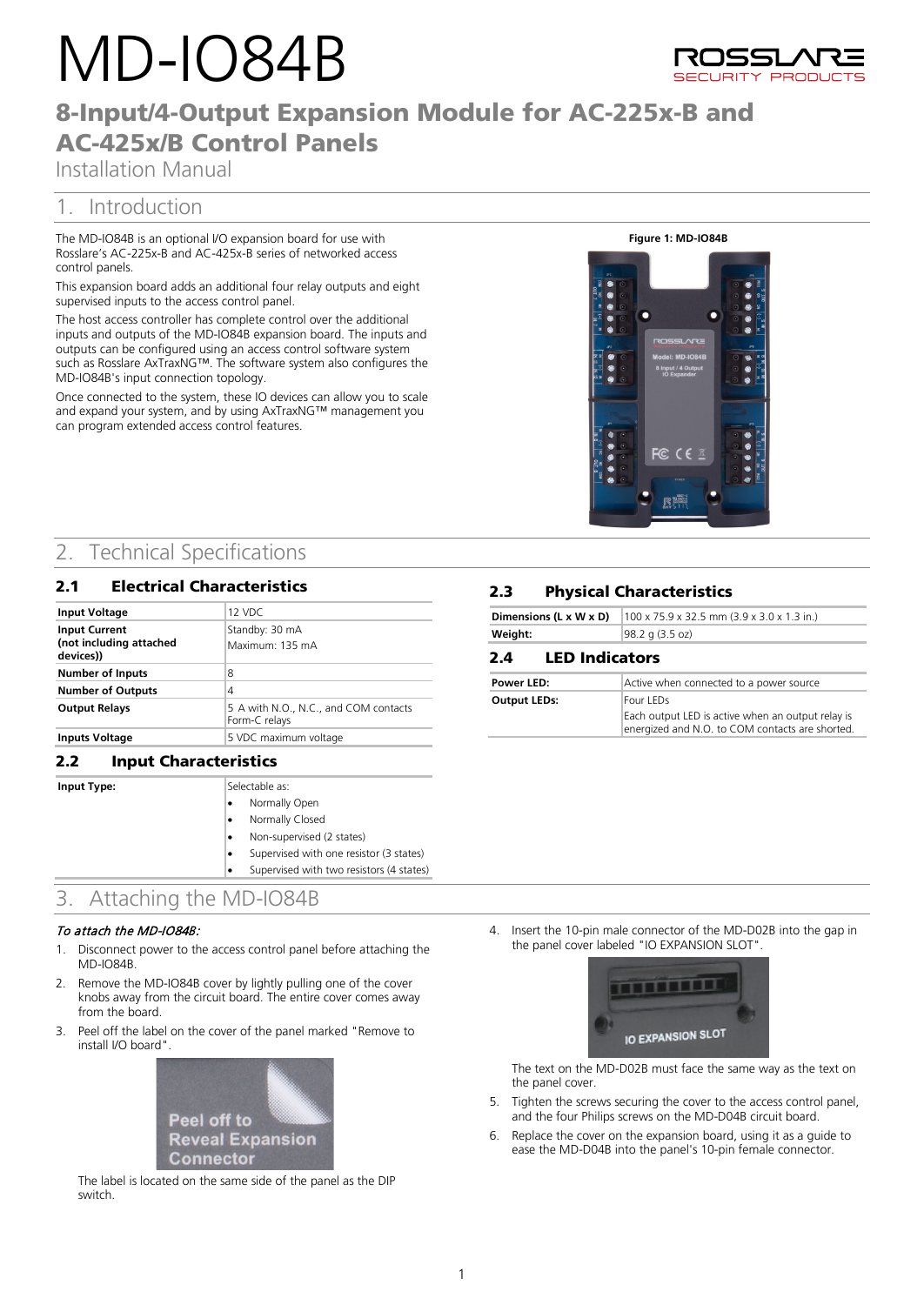## 4. Wiring Instructions

## 4.1 Input Wiring Options

There are 4 input wiring options:

- Normally Open
- Normally Closed
- Normally Open Supervised with one or two resistors
- Normally Closed Supervised with one or two resistors

<span id="page-1-0"></span>[Figure 3](#page-1-0) shows the normally open input connection.





<span id="page-1-1"></span>[Figure 4](#page-1-1) shows the normally closed input connection.



[Figure 5](#page-1-2) shows the normally open supervised input connection with single resistor.

#### <span id="page-1-2"></span>**Figure 4: Normally Open Supervised Inputs with Single Resistor**



Normally Open Supervised inputs with one resistor must be connected with an 8.2 k $\Omega$  resistor in parallel to the input switch contacts.

Always wire resistors on the input switch and not on the terminal block.

#### [Figure 6](#page-1-3) shows the normally open supervised input connection with double resistor.

#### <span id="page-1-3"></span>**Figure 5: Normally Open Supervised Inputs with Double Resistor**



Normally Open Supervised inputs with two resistors must be connected with an 8.2 kΩ resistor in parallel and a 2.2 kΩ resistor in series to the input switch contacts.

[Figure 7](#page-1-4) shows the normally closed supervised input connection with single resistor.

#### <span id="page-1-4"></span>**Figure 6: Normally Closed Supervised Input with Single Resistor**



Normally Closed Supervised inputs with a single resistor must be connected with a 2.2 k $\Omega$  resistor in series to the input switch contacts. [Figure 8](#page-1-5) shows the normally closed supervised input connection with double resistor.

#### <span id="page-1-5"></span>**Figure 7: Normally Closed Supervised Input with Double Resistors**



Normally Closed Supervised inputs with two resistors must be connected with an 8.2 kΩ resistor in parallel and a 2.2 kΩ resistor in series to the input switch contacts.

## 4.2 Outputs

Electrical devices can be switched using the voltage free relay contacts.

Rosslare recommends using suppression diodes for all outputs that are connected to inductive loads and activated by DC current, such as Magnetic Lock ("Maglock") or door strike devices.

Each suppression diode must be connected near its inductive load. Always attach the diode's cathode to the +V terminal of the load. Attach the diode's anode to the –V terminal.

For more information, refer to your access controller's Installation and User Guide.

## 5. Operating the MD-IO84B

Note

The access control panel detects the MD-IO84B expansion board when it powers up. When defining the panel in the access control panel's PC application (such as AxTraxNG), select the option designating the panel name with a designation of "MD-IO84B".

Define inputs and outputs using the access system software.

Define each input's type and make sure the connection is compatible with the input wiring.

Input and outputs type and function selection in the access control software are usually similar to the host access control panel general purpose inputs and outputs.

When using AxTraxNG, define input types from the "Inputs" tree menu. Input and output functions are defined using the "Links" element within each "Panel" tree menu item.

For more information, refer to the AxTraxNG™ Software Installation and User Manual.